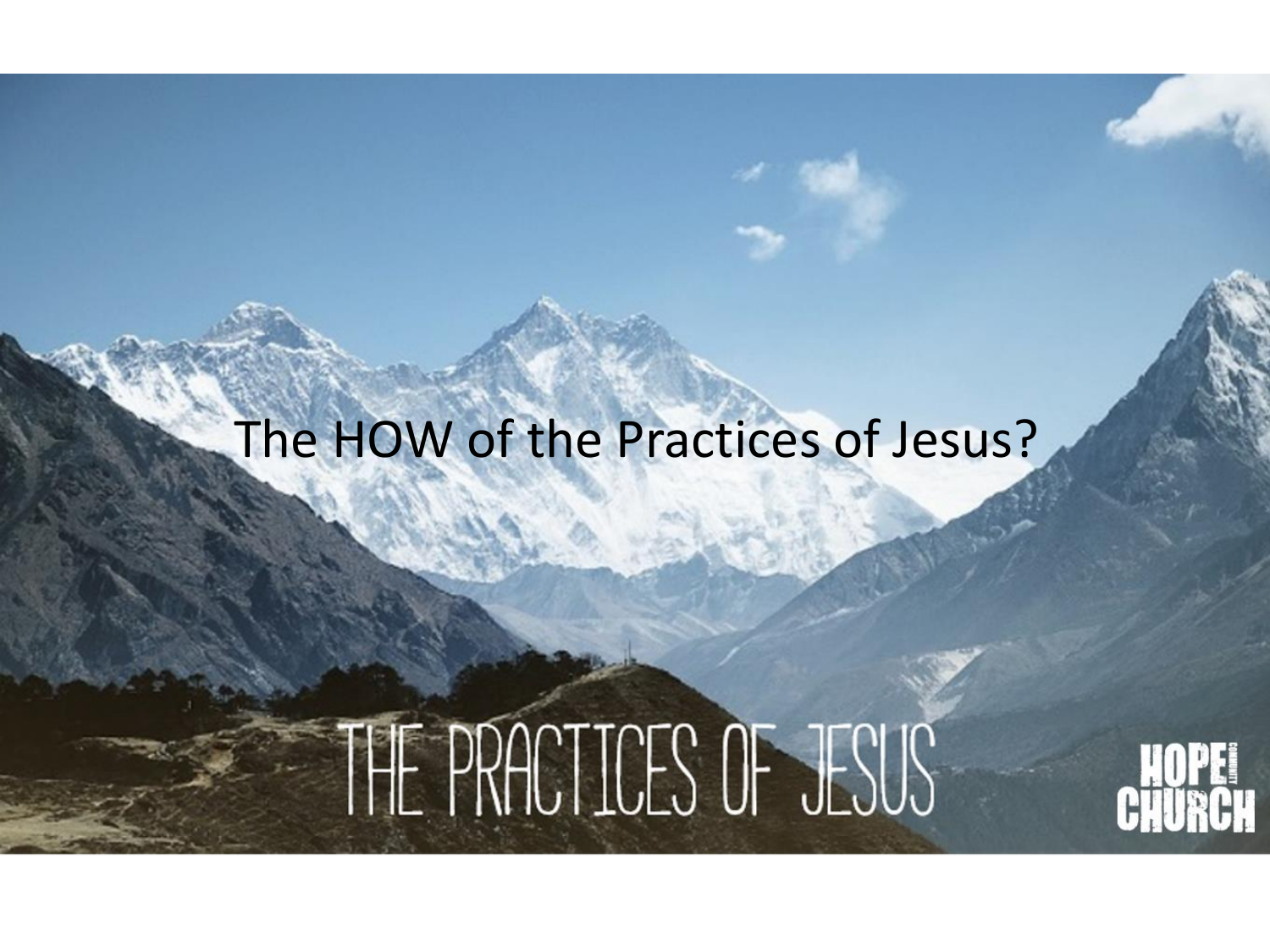'Where I started was with connection… Because by the time you are a social worker for 10 years what you realise is that connection is why we are here, it is what gives purpose and meaning to our lives. This is what it is all about… connection  $-$  the ability to feel connected  $-$  is neurobiologically how we are wired; it is why we are here'. Brene Brown, Ted Talk 'The Power of Vulnerability'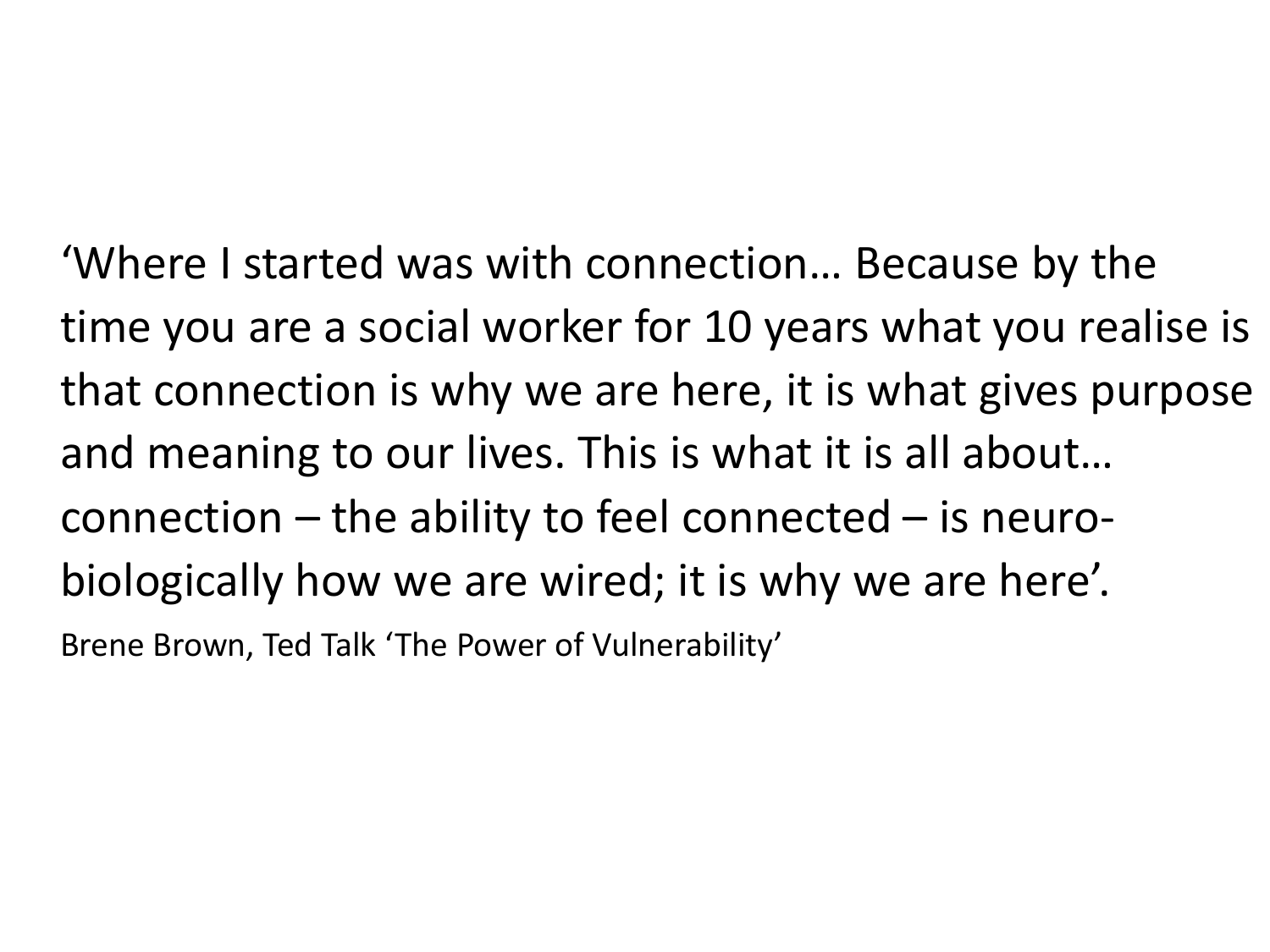Our Father

In heaven

Holy is your name

Your kingdom come

Your will be done

On earth as it is in heaven

Give us today our daily bread

Forgive us our sins as we forgive those who sin against us

Lead us not into temptation

But deliver us from evil

For yours is the kingdom, the power and the glory forever and ever.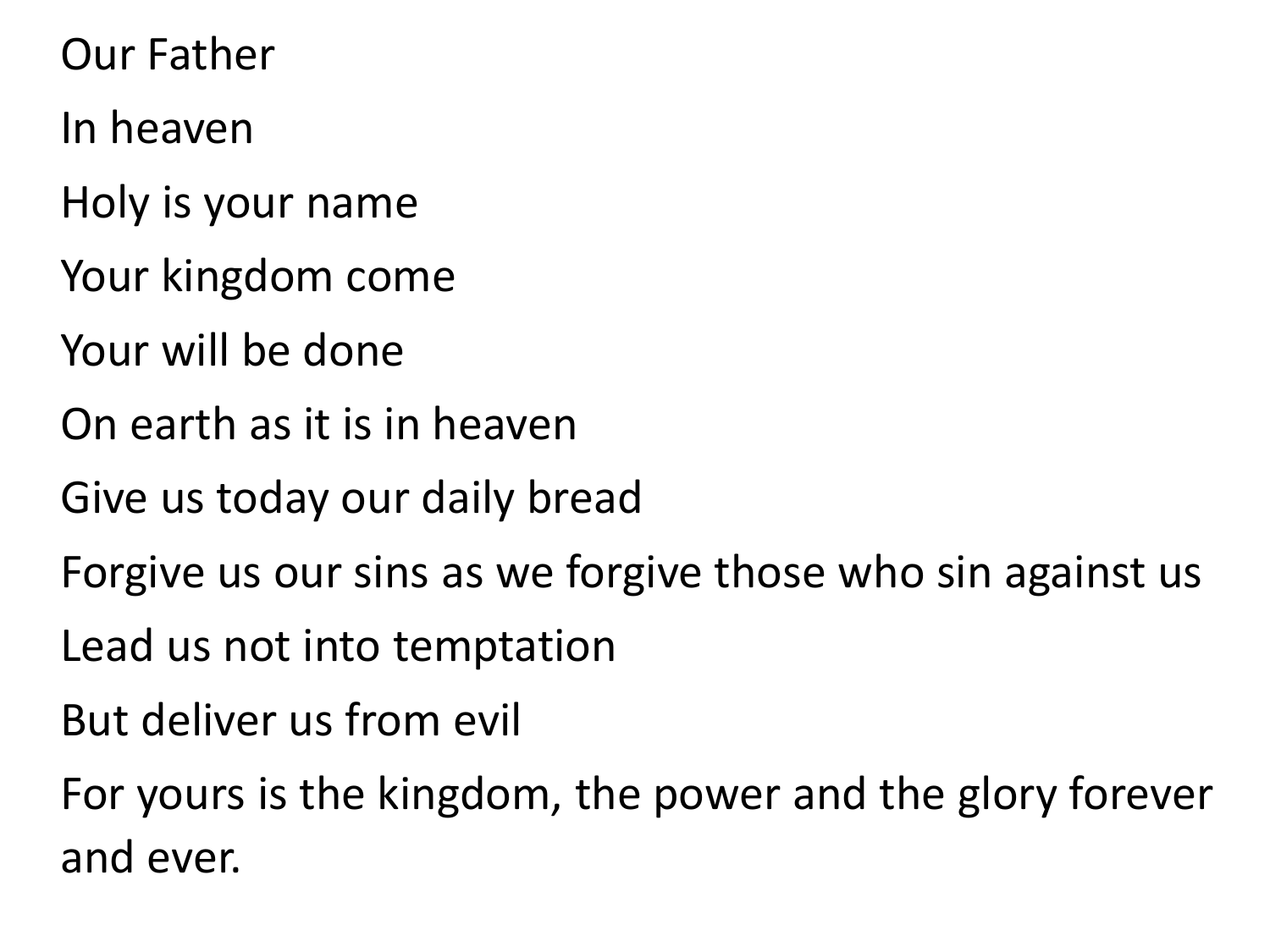- By this everyone will know that you are my disciples, you will love one another.
- John 13.35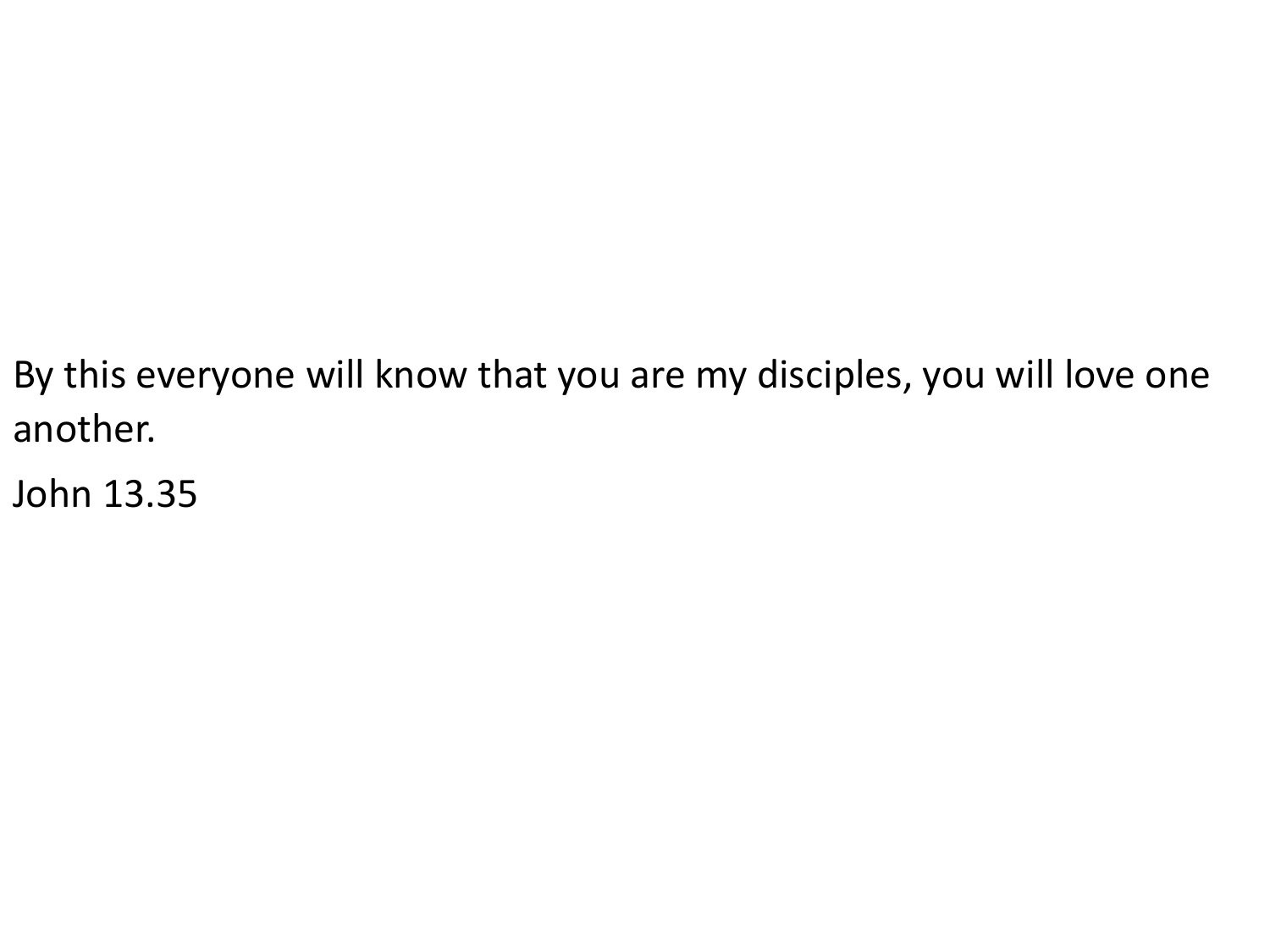## **The Fellowship of the Believers**

They devoted themselves to the apostles' teaching and to fellowship, to the breaking of bread and to prayer. Everyone was filled with awe at the many wonders and signs performed by the apostles. All the believers were together and had everything in common. They sold property and possessions to give to anyone who had need. Every day they continued to meet together in the temple courts. They broke bread in their homes and ate together with glad and sincere hearts, praising God and enjoying the favour of all the people. And the Lord added to their number daily those who were being saved.

Acts 2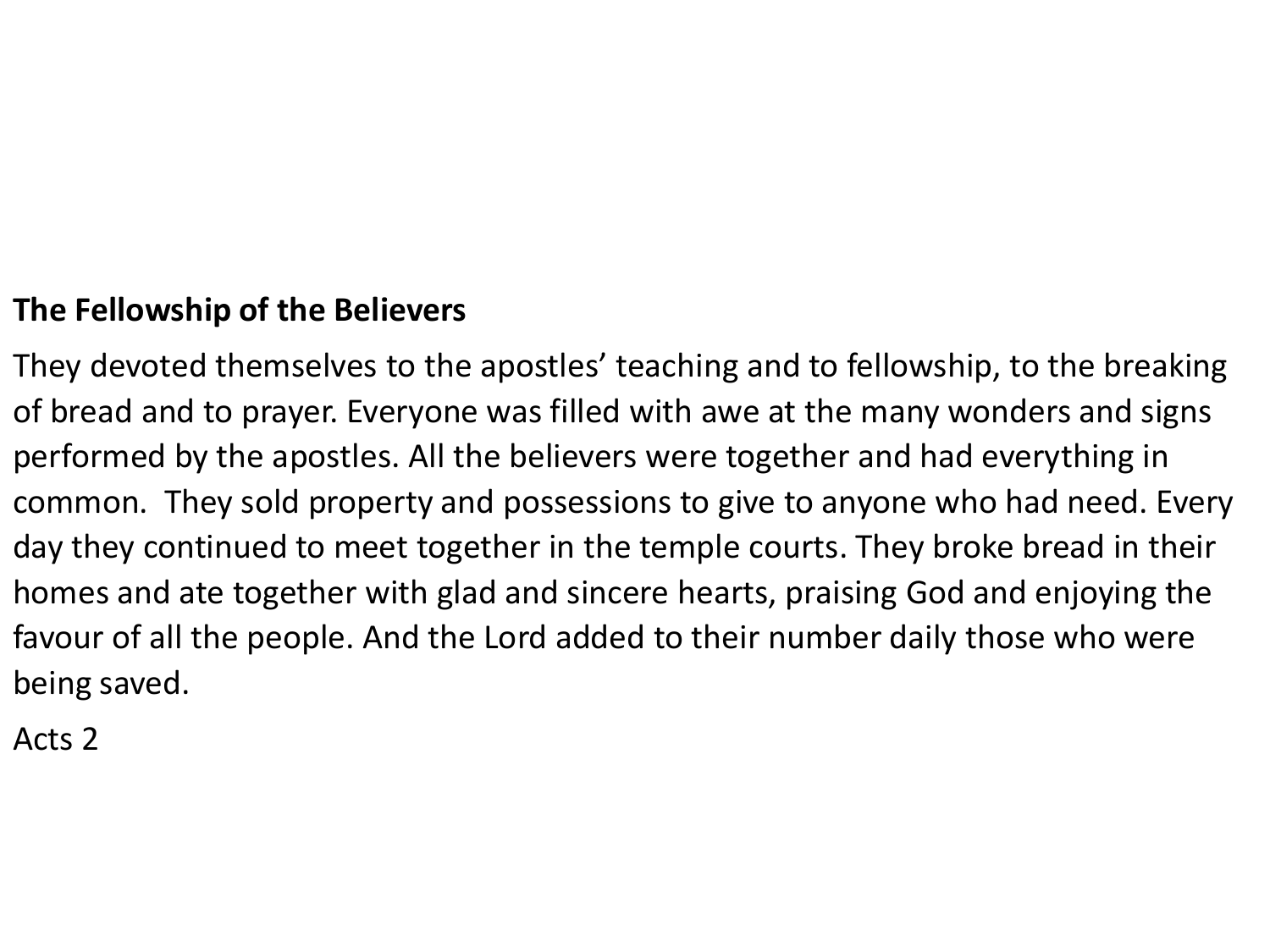When we are truly gathered into worship, things occur that could never occur alone. There is the psychology of the group to be sure, and yet there is so much more; it is divine interpenetration. There is what the biblical writers call *koinonia*, fellowship in the power of the Spirit. This experience far transcends *esprit de corps*… There comes a divine melting of our separateness.

Richard Foster (Celebration of Discipline, The Path to Spiritual Growth)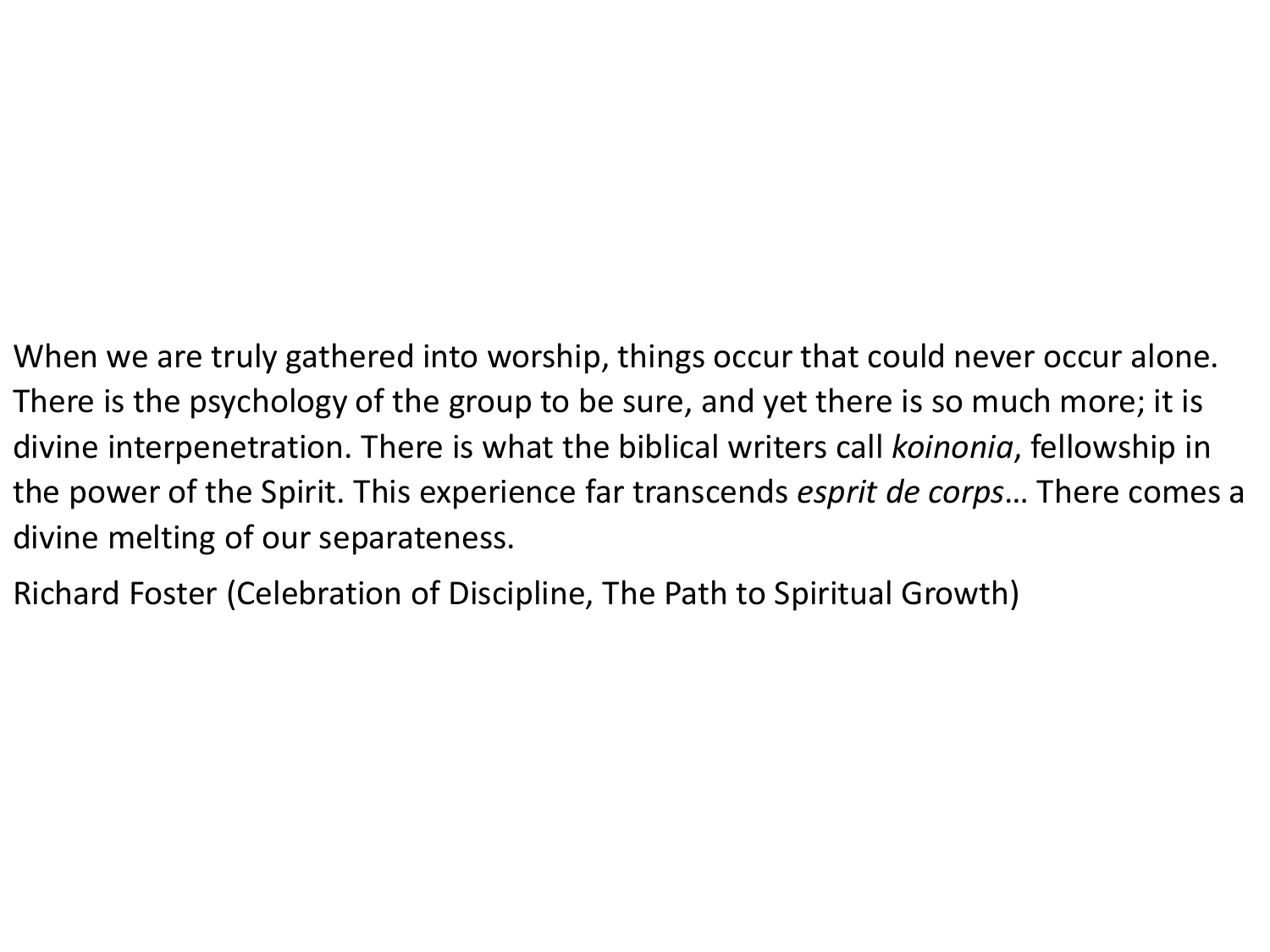But I will not drive (your enemies) out in a single year, because the land would become desolate and the wild animals too numerous for you. **Little by little** I will drive them out before you, until you have increased enough to take possession of the land. I will establish your borders… Exodus 23.19-20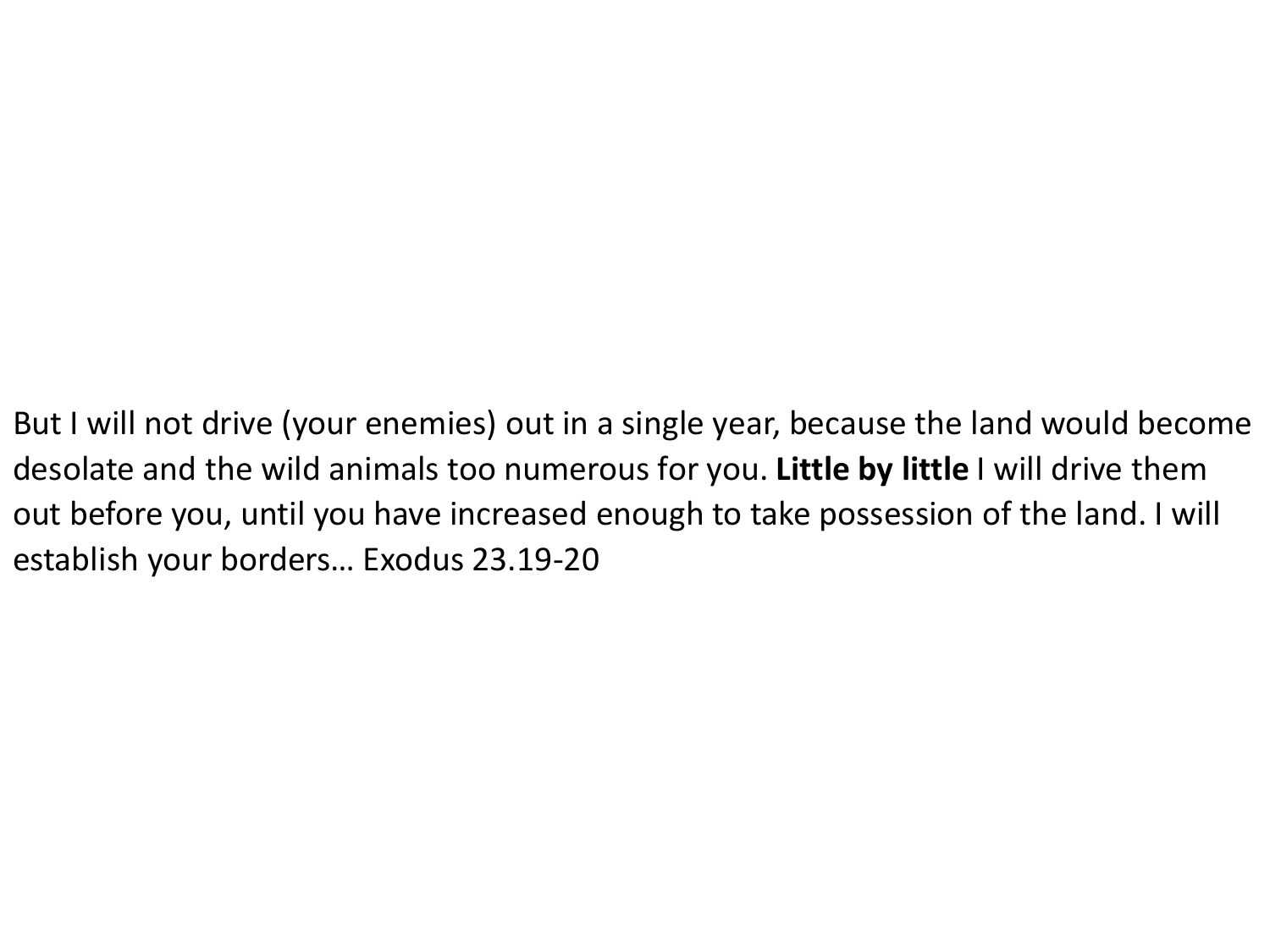| <b>WEEK</b>             | <b>MON</b> | <b>TUE</b> | <b>WED</b>          | <b>THU</b> | <b>FRI</b>          | <b>SAT</b>   | <b>SUN</b>       |
|-------------------------|------------|------------|---------------------|------------|---------------------|--------------|------------------|
| $\mathbf{1}$            | Rest       | 3 m run    | 2 m run or<br>cross | 3 m run    | Rest                | 30 min cross | 4 m run          |
| 2 <sup>1</sup>          | Rest       | 3 m run    | 2 m run or<br>cross | 3 m run    | Rest                | 30 min cross | 4 m run          |
| $\overline{\mathbf{3}}$ | Rest       | 3.5 m run  | 2 m run or<br>cross | 3.5 m run  | Rest                | 40 min cross | 5 m run          |
| $\overline{\mathbf{4}}$ | Rest       | 3.5 m run  | 2 m run or<br>cross | 3.5 m run  | Rest                | 40 min cross | 5 m run          |
| Hal Higdon              | Rest       | 4 m run    | 2 m run or<br>cross | 4 m run    | Rest                | 40 min cross | 6 m run          |
| $6\phantom{a}$          | Rest       | 4 m run    | 2 m run or<br>cross | 4 m run    | Rest or easy<br>run | Rest         | 5-K Race         |
| $\overline{7}$          | Rest       | 4.5 m run  | 3 m run or<br>cross | 4.5 m run  | Rest                | 50 min cross | 7 m run          |
| $\boldsymbol{8}$        | Rest       | 4.5 m run  | 3 m run or<br>cross | 4.5 m run  | Rest                | 50 min cross | 8 m run          |
| $\overline{9}$          | Rest       | 5 m run    | 3 m run or<br>cross | 5 m run    | Rest or easy<br>run | Rest         | 10-K Race        |
| 10                      | Rest       | 5 m run    | 3 m run or<br>cross | 5 m run    | Rest                | 60 min cross | 9 m run          |
| 11                      | Rest       | 5 m run    | 3 m run or<br>cross | 5 m run    | Rest                | 60 min cross | 10 m run         |
| 12                      | Rest       | 4 m run    | 3 m run or<br>cross | 2 m run    | Rest                | Rest         | Half<br>Marathon |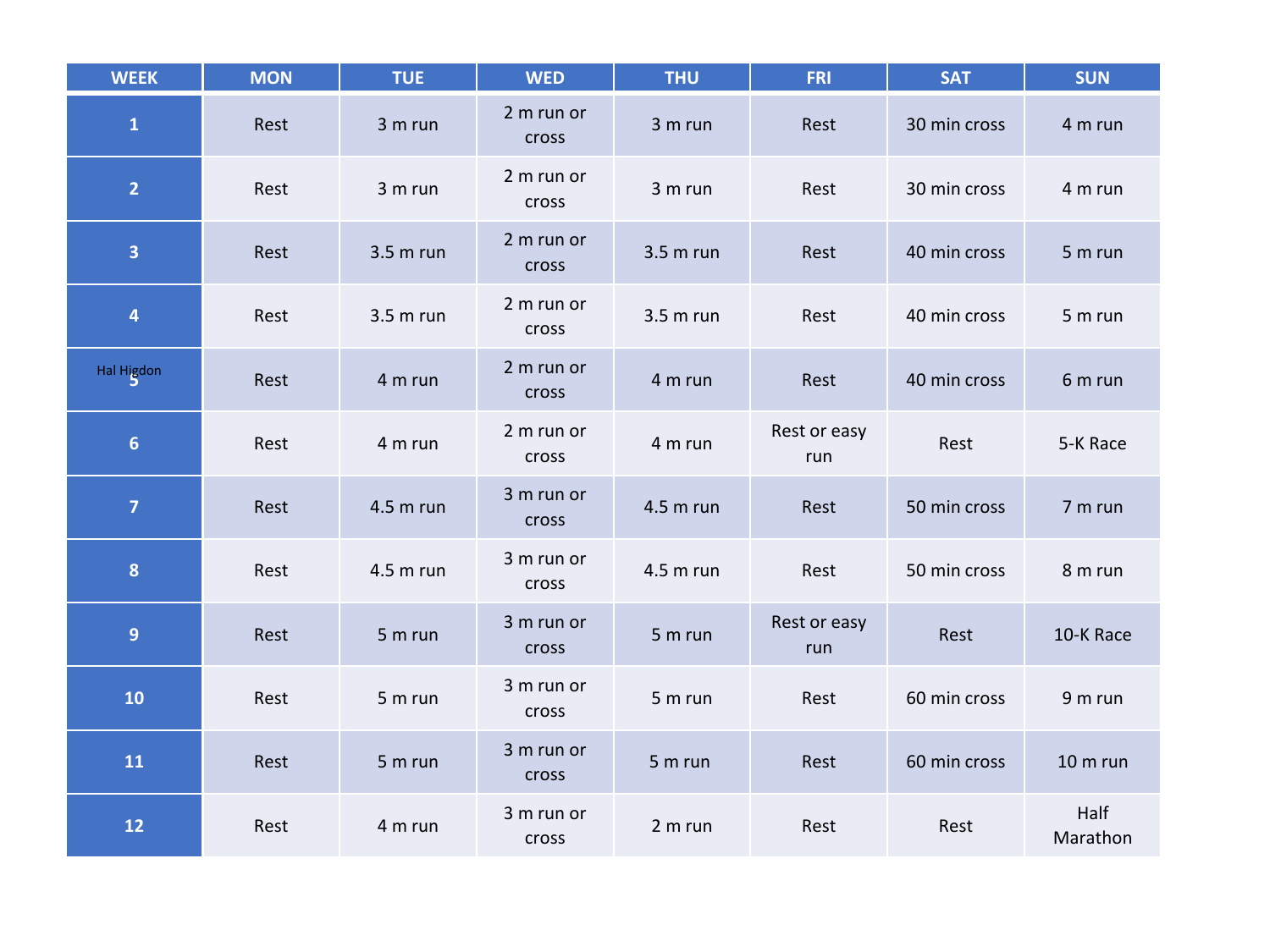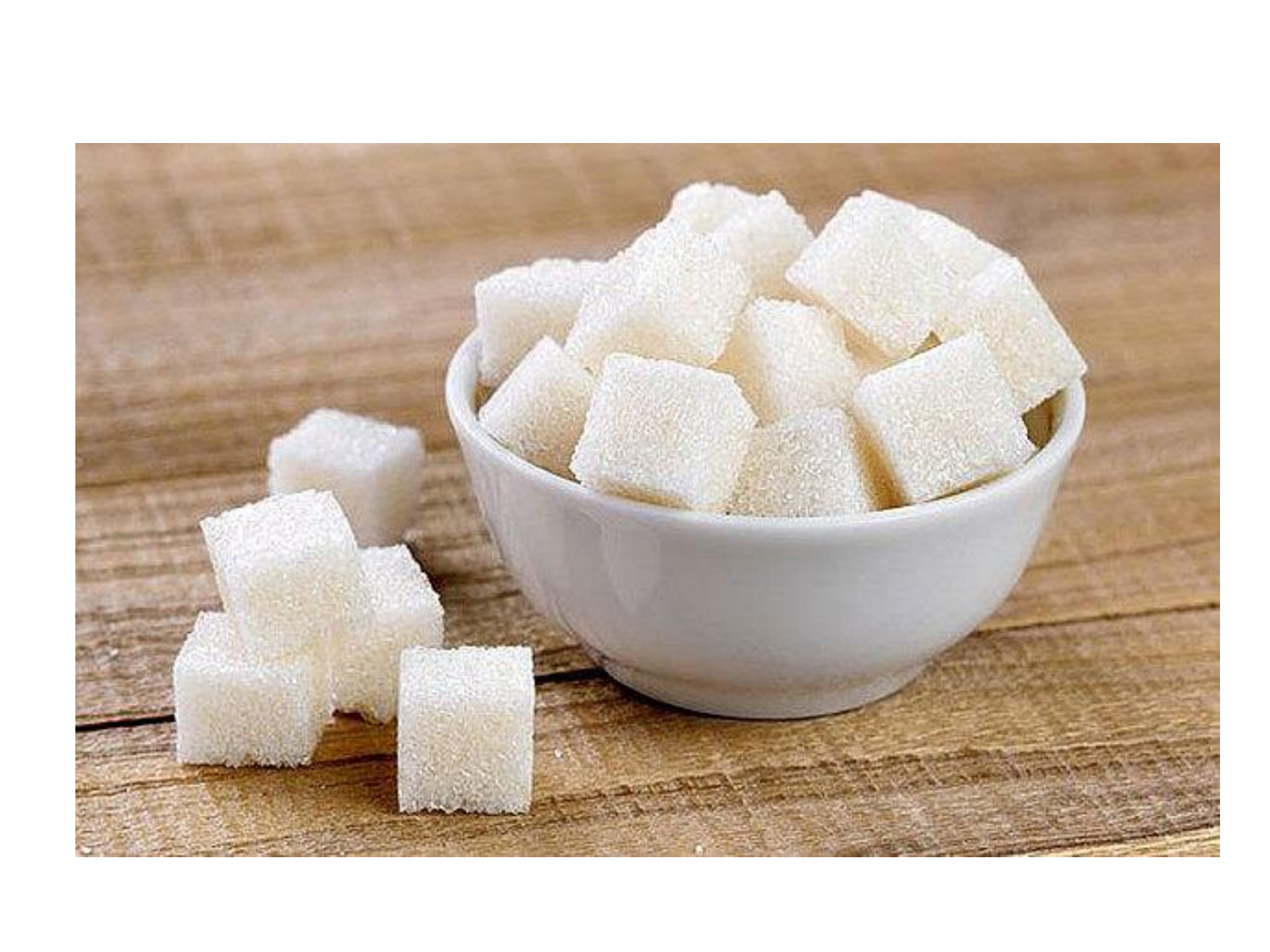'But even more blessed (happy, favoured) are those who hear the word of God and put it into **practice**'. Luke 11. 28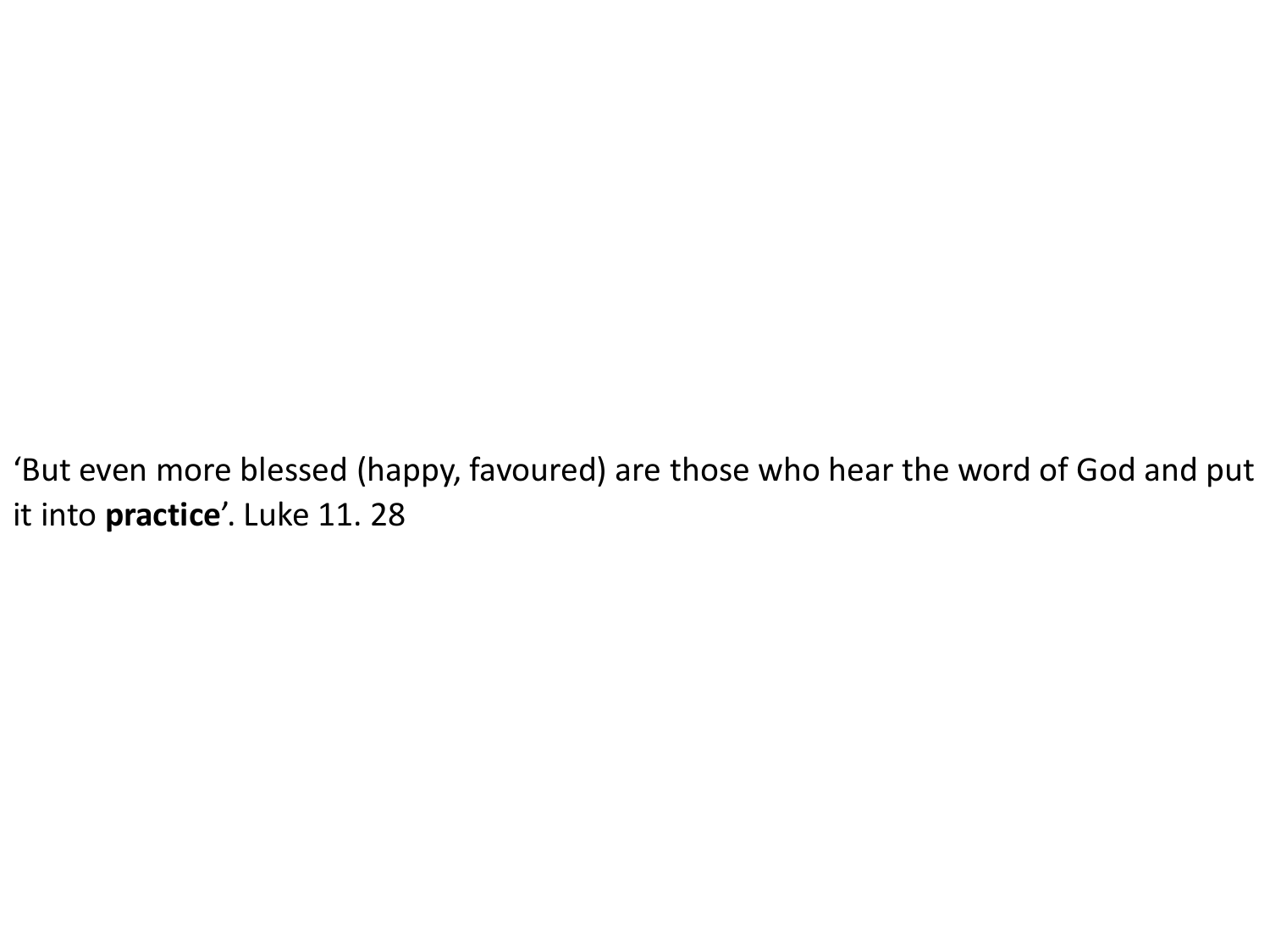